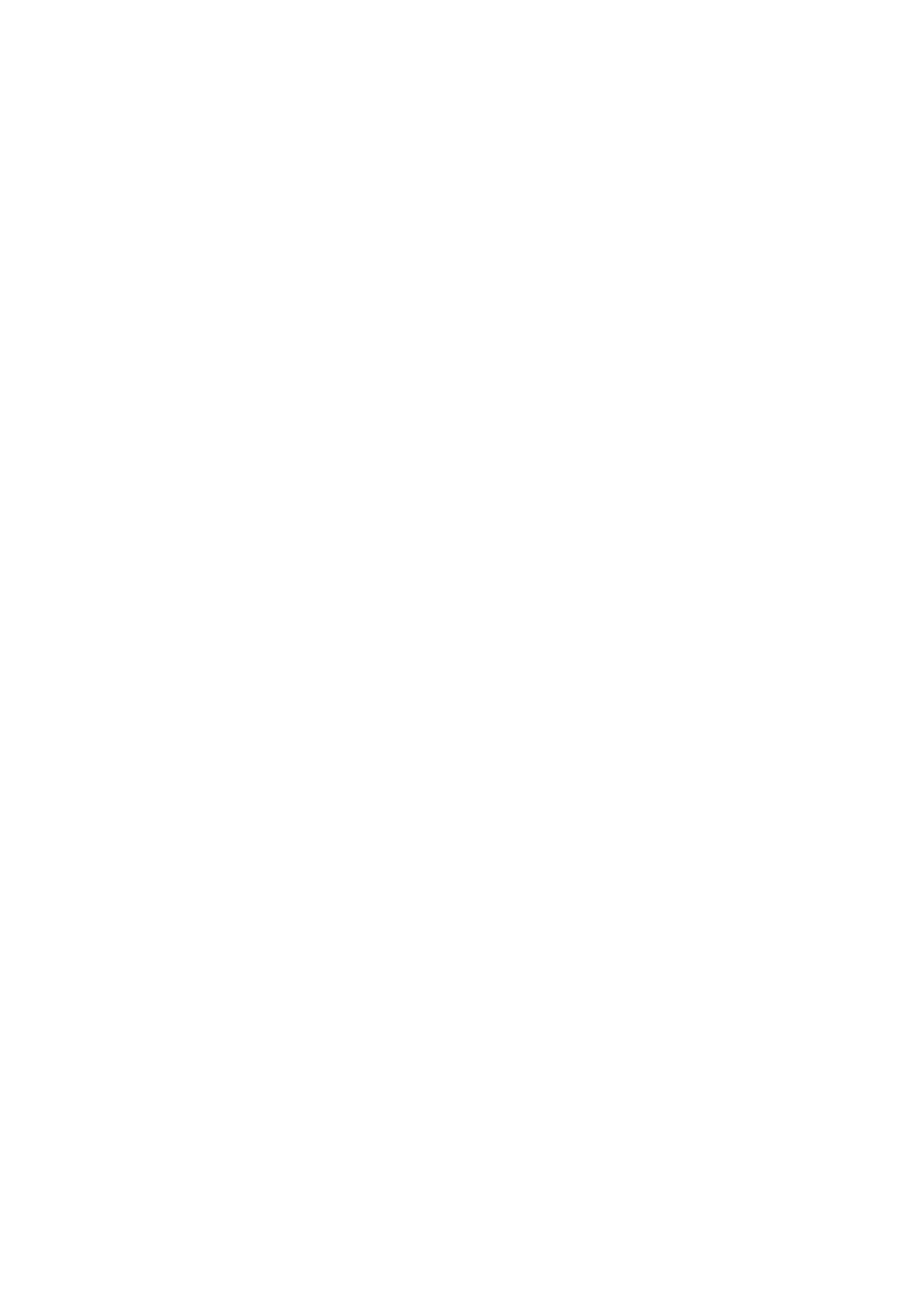# **I. Introduction**

1. The twenty-fifth session of the Intergovernmental Committee of Senior Officials and Experts for Eastern Africa took place in hybrid format in Kigali, from 27 to 29 October 2021. The session was held under the theme "Strengthening resilience for strong recovery and attracting investments to foster economic diversification and long-term growth in Eastern Africa."

2. The Intergovernmental Committee, a platform for sharing lessons and reflecting on performance of the regional economy and topical issues, brought together participants from member States, regional economic communities and intergovernmental organizations served by the Subregional Office for Eastern Africa of the Economic Commission for Africa (ECA), the private sector, civil society, research centres and development organizations.

3. Since the coronavirus disease (COVID-19) pandemic had amplified existing gaps in the socioeconomic development process, including social inequalities and digital divides, plenary discussions at the session focused on strategies to build back better and strengthen regional resilience.

4. Following ratification of the Agreement Establishing the African Continental Free Trade Area by 10 of the 14 member countries of Eastern Africa, discussions focused on the impetus to enhance intraregional investment and deepen regional value chains. The 14 member States supported by the Subregional Office are: Burundi, Comoros, Democratic Republic of the Congo, Djibouti, Eritrea, Ethiopia, Kenya, Madagascar, Rwanda, Seychelles, Somalia, South Sudan, Uganda and United Republic of Tanzania. The issues debated by participants included a case study on the smartphone value chain; a report on regional investments which analysed the dynamics of the distribution of foreign direct investment; and the interlinkages approach to addressing vulnerabilities of communities and improving efficiency of interventions.

5. Participants at the session expressed appreciation for the work by the Subregional Office throughout 2021 and its plans for 2022 and reaffirmed their continued support for the regional integration agenda. Outcomes of the seventh session of the Africa Regional Forum on Sustainable Development and plans for the eighth session of the Forum were also shared.

# **II. Attendance**

6. Representatives of all the States of the Eastern African subregion attended the session.

7. In addition, the session was attended by a representative of the Netherlands.

8. The following institutions and organizations were also represented: African Development Bank; African Economic Research Centre; BioMassters, Rwanda; BloombergNEF; Center for Development Policy, Rwanda; Central Corridor Transit Transport Facilitation Agency; Common Market for Eastern and Southern Africa; Congo Challenge; Development Services Institute; Dexterity Africa; East African Business Council; East African Chamber of Commerce, Industry and Agriculture; Economic Policy Research Network, Rwanda; Foundation for Youth Initiative, South Sudan; Kenya Institute for Public Policy Research and Analysis; Mara Phones; National Youth Council, Kenya; Port Management Association of Eastern and Southern Africa; Réseau Solidaire des Jeunes Entrepreneurs du Congo; Rwanda Events;; Seychelles Chamber of Commerce and Industry; Somalia Youth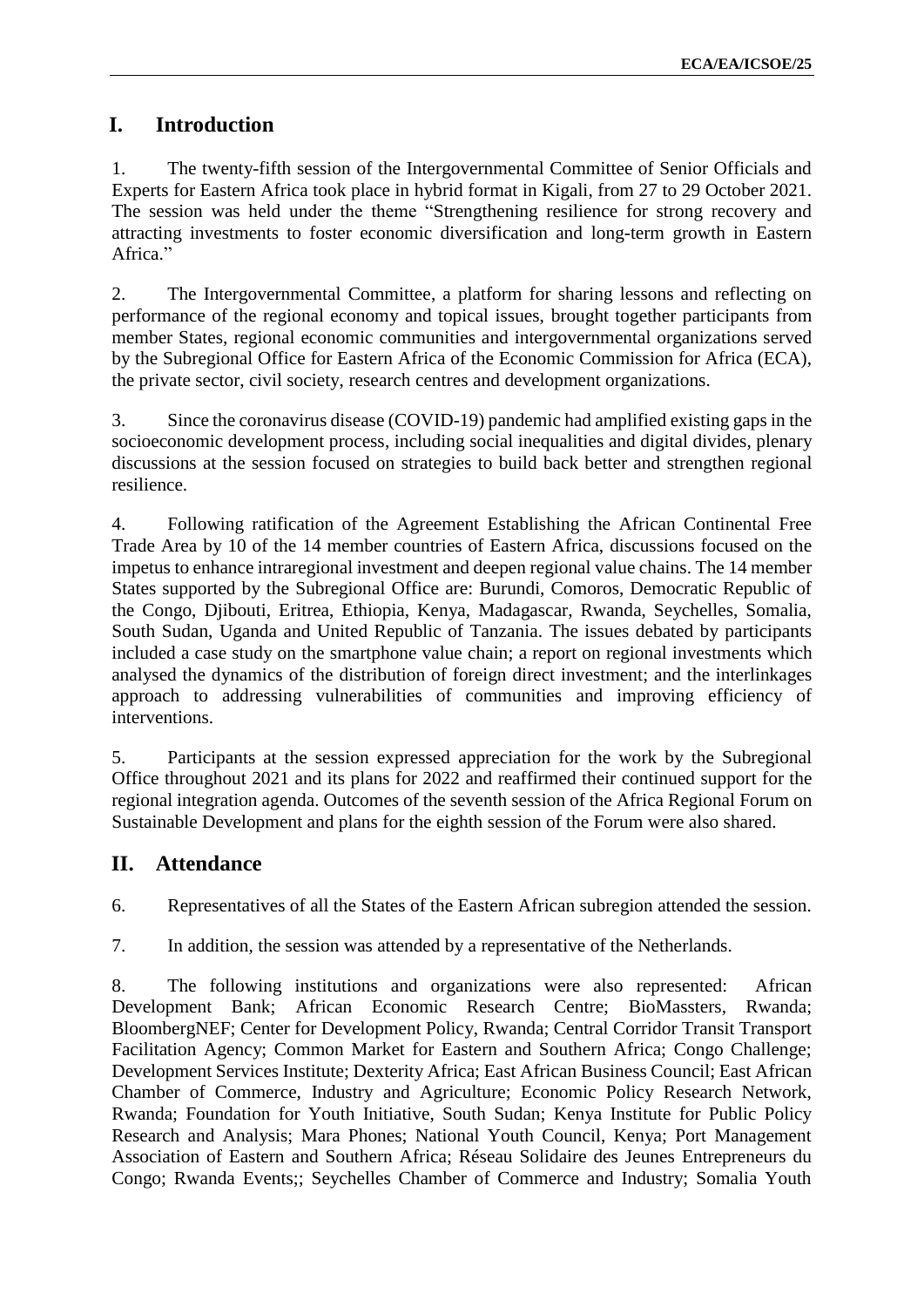Volunteers Association; StartUp Nkap; Université de Laval; Vijana Think Tank; YouLead, United Republic of Tanzania. and a number of national and international media outlets.

# **III. Proceedings**

## **A. Opening meeting**

9. Welcoming statements were delivered at the opening meeting by the United Nations Resident Coordinator for Rwanda, Fodé Ndiaye; the Under-Secretary-General of the United Nations and the Executive Secretary of the Economic Commission for Africa, Vera Songwe; the first Vice-Chair of the outgoing Bureau, Elizabeth Charles; and the guest of honour, the Minister of Finance and Economic Planning of Rwanda, Uzziel Ndagijimana.

10. Mr. Ndiaye observed that, while the pandemic had devastated regional economies for close to two years, it had not dampened optimism for a better future, hence the anticipation to build back better economies, while leaving no one behind. He also recalled the priority accorded by the Secretary-General to climate change issues. He encouraged participants to identify challenges, opportunities and lessons, with a view to formulating appropriate recommendations on the theme of the current session.

11. Ms. Songwe drew attention to the immense devastation and disruption caused by the prolonged pandemic. She observed that, for the first time, the subregion's economy had shrunk, with the collapse of productive industries in the manufacturing and service sectors. Even the agricultural sector had not been spared, suffering weather-related shocks and the biggest locust invasion in 70 years. Structural barriers, such as limited access to foreign capital markets and the high cost of credit, had further constrained the ability of Eastern African countries to invest in their development. She highlighted points for hope, in particular, progress made in deepening regional collaboration to tackle challenges. She also noted the commendable progress achieved in ratification of the Agreement Establishing the African Continental Free Trade Area and reaffirmed the commitment of ECA to continued support for the implementation of national strategies. She noted efforts made across the continent to combat COVID-19, including the vaccination programmes under the COVID-19 Vaccine Global Access Facility and the African Vaccine Acquisition Trust; the Africa Medical Supplies Platform in partnership with ECA, and the Partnership for African Vaccine Manufacturing.

12. Ms. Charles, speaking on the behalf of the outgoing Bureau, highlighted the devastating impacts of the COVID-19 pandemic on regional economies and, in that context, noted the timely nature of the theme of the current session. Thanking the members of the outgoing Bureau for their service, she conveyed her wishes to representatives for fruitful deliberations at the current session.

13. Mr*.* Ndagijimana observed that the sessions of the Intergovernmental Committee had always been important opportunities to convene government officials and experts from across the subregion. He reiterated the timeliness of the meeting, given the adverse impacts of the pandemic and the urgent need to increase resilience, build back better and to leave no one behind. He noted that, prior to the pandemic, Eastern Africa had lagged in progress towards the goals of the 2030 Agenda for Sustainable Development and Agenda 2063: The Africa We Want, of the African Union. Fortunately, regional economies had proved to be resilient, with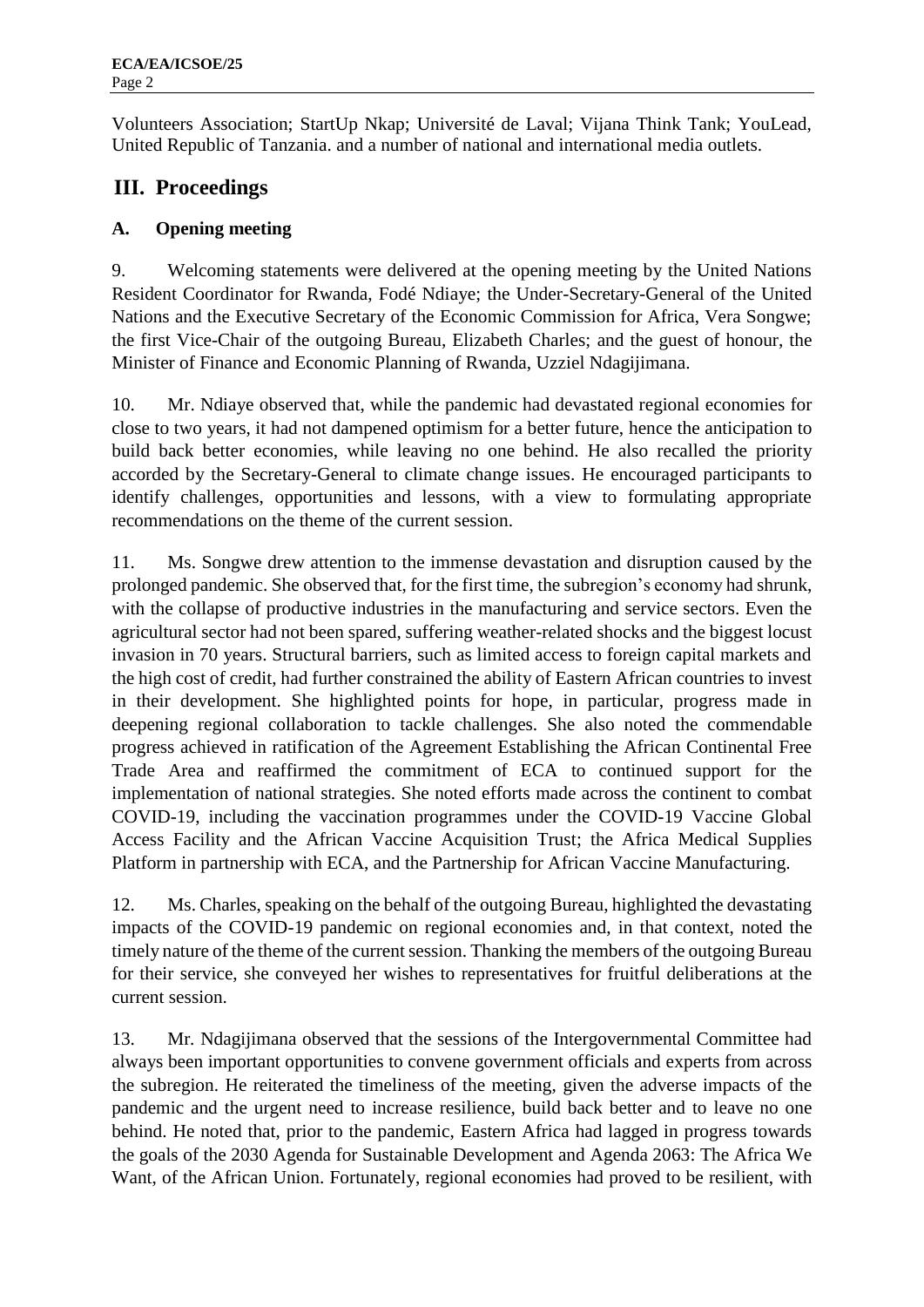sub-Saharan Africa recording the smallest economic contraction globally in 2020 at only 1.7 per cent. He stressed that prevailing potential for economic growth in Eastern Africa due to such factors as the youth of its population and workforce; rapid urbanization; and technological progress, in particular leapfrogging advancements in telecommunications and digitalization. He highlighted the need to take advantage of the African Continental Free Trade Area and to create a conducive business environment by adopting business-friendly policies and easing bureaucratic processes.

## **B. Constitution of the Bureau, review and adoption of the agenda**

14. Exaud Silaoneka Kigahe, United Republic of Tanzania, led the process of the constitution of the Bureau. He expressed thanks to the members of the outgoing Bureau. The following were proposed and endorsed as members of the incoming Bureau for the twentyfifth session of the Intergovernmental Committee:

| Chair:          | Rwanda                           |
|-----------------|----------------------------------|
| 1st Vice-Chair: | Seychelles                       |
| 2nd Vice-Chair: | <b>Burundi</b>                   |
| Rapporteur:     | Democratic Republic of the Congo |

15. The incoming Chair presented the agenda, which was adopted by the participants.

#### **C. Session 1: Plenary segment on a macroeconomic and social overview of Eastern Africa**

### **1. Macroeconomic and social developments in Eastern Africa**

16. The representative of the secretariat presented the report on macroeconomic and social developments in Eastern Africa for the period 2020–2022, which benchmarked performance, highlighted achievements and identified policy options for the subregion. He noted that the global economy was slowly recovering from the sharp decline that it had experienced during the COVID-19 lockdown of 2020. Although the economic recovery of Eastern Africa had looked assured in the early months of 2021, with growth projected at 3.1 per cent, prospects had started to dim owing to new waves of the pandemic. He acknowledged that the impact of COVID-19 was more severe for countries heavily dependent on certain services subsectors in which greater human contact was required, such as tourism, education and others. Contraction of the tourism sector alone had resulted in the loss of approximately 6.0–9.3 per cent of regional gross domestic product (GDP).

17. Eastern Africa was estimated to have lost the equivalent of 18 million jobs in the second quarter of 2020. Several countries had adopted fiscal packages in response to the crisis, notably to support incomes and businesses. Accordingly, governments were urged to maintain crucial infrastructure projects; accelerate digitalization; promote implementation of the African Continental Free Trade Area; and align health services with regional priorities.

#### **2. Accelerated implementation of the 2030 Agenda and Agenda 2063: insights from the Africa Regional Forum on Sustainable Development**

18. The representative of the secretariat presented insights from the seventh session of the Africa Regional Forum on Sustainable Development, noting that, prior to the COVID-19 pandemic, Africa had already been off track in attainment of most of the Sustainable Development Goals. For that reason, the region needed to scale up its efforts and investments to achieve the Goals by 2030. He also highlighted policy options in the decade of action and delivery for sustainable development and noted that, at its eighth session, planned for 3–5 March 2022 in Kigali, the Forum would focus on Goals 4, 5,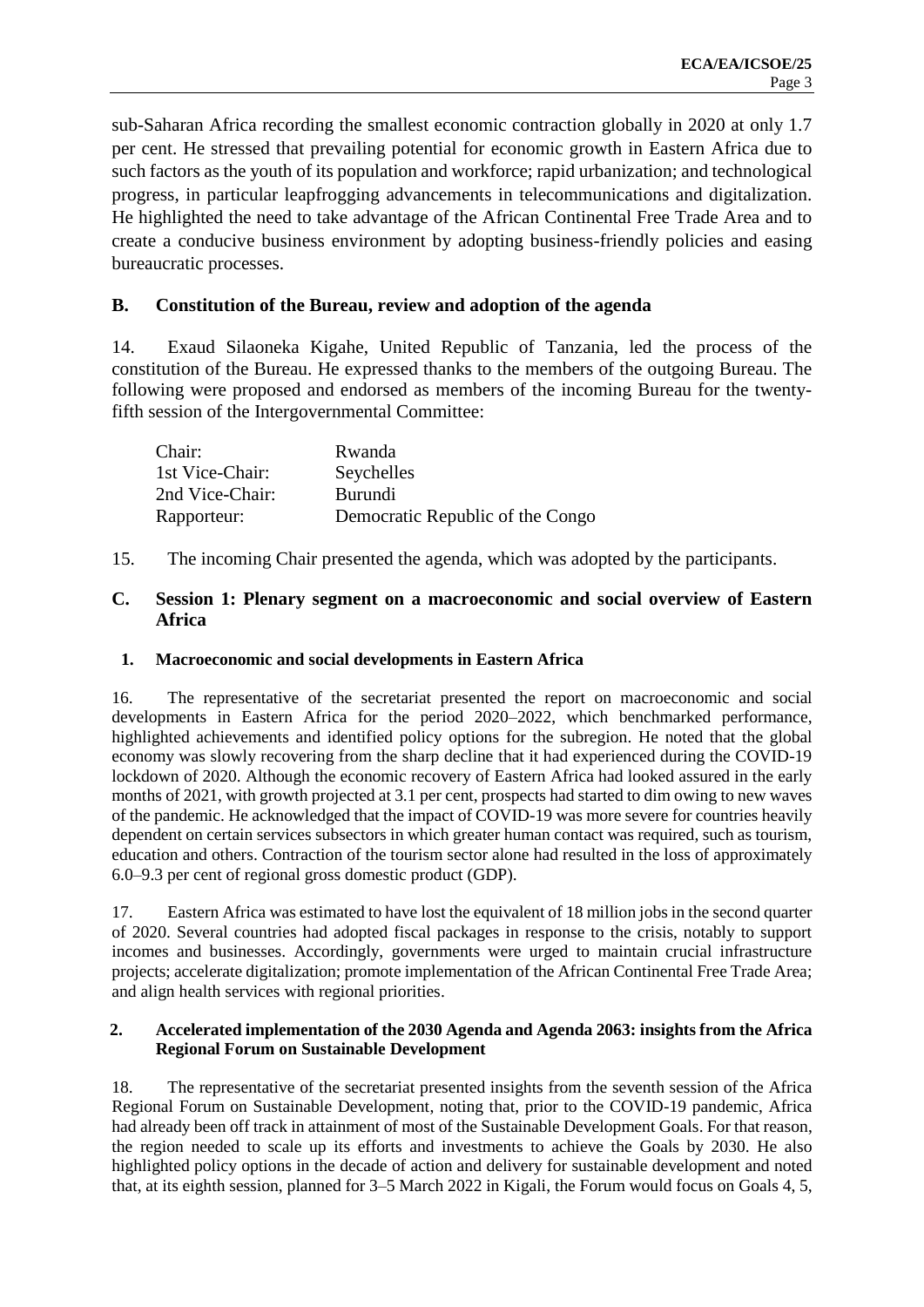14, 15 and 17, and the corresponding goals of Agenda 2063. The Forum would seek to identify actions for sustainable recovery and to agree on the input by Africa to the 2022 meeting of the high-level policy forum on sustainable development. Member States and regional economic communities were requested to support the translation into action of the policy options outlined by the Forum at its seventh session.

### **3. Exchange of experiences by countries and regional economic communities**

19. Following that presentation, member States, regional economic communities and development partners shared experiences on how they had built resilience in the face of COVID-19, as summarized below.

20. **Rwanda**: The country's economy had receded by 3 per cent in 2020. There were signs of recovery, however, with an anticipated economic expansion of over 5.1 per cent, reduced inflation, improved imports and a narrower current account deficit in 2021. The private sector was growing at the rate of 13 per cent for the first time. Rwanda was exploring opportunities in digitalization, had committed \$350 million to support the private sector and had made budget allocations and instituted measures to build the resilience of the agriculture sector and continue producing during the pandemic.

21. **United Republic of Tanzania**: COVID-19 was being contained through awareness-raising and health measures at local levels. The economy was being cushioned to prevent severe shrinking through the monitoring of tax compliance and avoidance of lockdowns. The Government was pushing forward with its vaccination campaign. Infrastructure development, including health centres and dispensaries, had been ramped up in rural areas. Inflation had been contained between 4 and 5 per cent and any increases were only due to the pandemic. The country expressed its optimism about the recently ratified Agreement Establishing the African Continental Free Trade Area.

22. **Kenya**: The overall impact of the pandemic on the economy had been substantial, but its impact on the manufacturing sector had been mixed. Demand for and production of essential goods, such as food, had been high. Similarly, the export sector had suffered varied effects. There had been no border closures; instead guidelines had been put in place to ensure continued production. Enterprises and organizations had repurposed their production to meet current needs, while banks had sought to provide affordable credit and micro, medium-sized and small enterprises had leveraged digital solutions.

23. **Djibouti**: Declines in foreign direct investment (FDI) and port revenues had weakened the current account balance to a deficit of 9.2 per cent of GDP in 2020. The national economic system had been challenged by measures taken to contain the pandemic, such as closed borders and a three-monthlockdown, which had led real GDP growth to slow to 1.4 per cent in 2020 from 7.8 per cent in 2019. Total revenues had fallen, leading to a widening of the budget deficit. The value added by the services sector, which normally generated nearly 70 per cent of the country's growth, had increased by only 2 per cent in 2020, compared with 8.2 per cent in 2019.

24. **Madagascar**: Cash transfers, food items and other basic products had been distributed to the needy population. Platforms related to COVID-19 had been established to enable better management and coordination of the pandemic. Tax reductions had also been granted to mitigate the adverse impacts of the pandemic on the private sector. Overall, measures taken against COVID-19 had ensured reasonable protection and ongoing recovery.

25. **Democratic Republic of the Congo**: Multisectoral strategies had been instituted, including: a stimulus package of \$2.6 billion; exemption from value added tax for certain pharmaceutical products; suspension and exemption of import duties on basic products; and the nationwide suspension of charges for water and electricity for two months. GDP growth of 1.7 per cent in 2020 had softened the shock of COVID-19. That growth had continued during the first quarter of 2021, with annual growth prospects estimated at 5.3 per cent, largely due to the mining sector. The Democratic Republic of the Congo was continuing its post-COVID-19 economic reform and resilience building.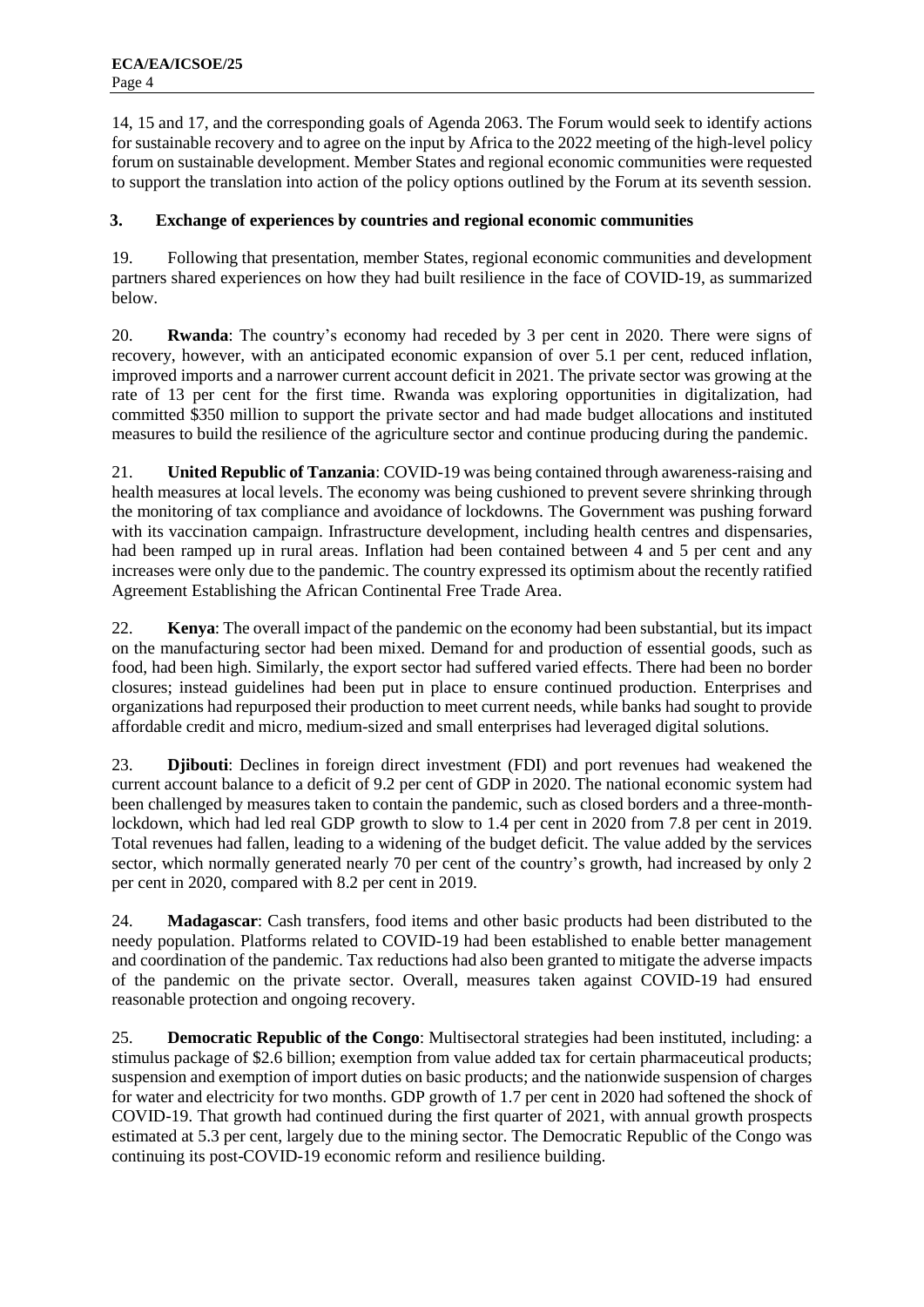26. **South Sudan**: The private sector was the engine of economic growth. For its part, the Government was committed to facilitating public-private partnerships, as a means of building the country's infrastructure, which remained a challenge.

27. **Port Management Association of Eastern and Southern Africa**: Port workers and shipping crews had experienced challenges, such as being barred from crew changes to minimize COVID-19 risks. Structural challenges had also arisen, in particular the dearth of cargo vessel ownership in the region. Governments were called upon to abide by the spirit of the African Continental Free Trade Area by reducing non-tariff barriers and improving cabotage throughout the region.

28. **East African Business Council**: Attention was drawn to the growing level of informality in the region, which had implications for poverty, in particular for women and youth. Efforts were needed across the region to address coordination issues, primarily in transport and logistics. In addition, countries should collaborate in building regional resilience rather than being inward-looking. Lastly, he queried how to leverage value chains to boost productivity.

#### **D. Session 2: Plenary segment on investing in Eastern Africa**

#### **1. Presentation**

29. The segment was moderated by Mama Keita, Director of the Subregional Office for Eastern Africa, and commenced with a presentation by Issouf Soumaré, independent consultant. In his presentation, Mr. Soumaré noted that Eastern Africa captured only a very small portion of worldwide FDI – an average of less than 1 per cent over the period from 2000 to 2019. The total amount of FDI flows captured by the subregion had been increasing overall since 2000, despite certain volatility. Most FDI inflows (84 per cent over 2015–2019) had been captured by only five countries: Democratic Republic of the Congo, Ethiopia, Kenya, Uganda and United Republic of Tanzania. Challenges in attracting FDI included unfavourable business environments; limited access to finance and credit in most countries; underdeveloped financial markets and banking sectors; weak infrastructure; lack of economic openness; and corruption.

30. Implementation of the Agreement Establishing the African Continental Free Trade Area and the forthcoming negotiations on its investment protocol represented an excellent opportunity for Eastern African countries to boost the quantity and quality of investments that fostered industrialization. The region should pay attention to the underlying conditions for successful subregional economic integration, such as a favourable business environment, political stability, comparative advantages and financing markets. The investment protocol should include provisions on the harmonization of investment codes, investment liberalization, granting national treatment to regional investors, and effective intellectual property rights to protect investment and ensure technological transfer.

#### **2. Panel 1: Investment**

#### **(a) Presentations**

31. Matthijs Wolters, Ambassador of the Netherlands to Rwanda, reviewed investment relations between the Netherlands and Rwanda and outlined opportunities for Eastern Africa to attract new investments. An Africa strategy published by Netherlands companies highlighted opportunities for global cooperation in trade. To offset the high transport costs impeding foreign investments in many regional economies, projects were being financed by the Netherlands Government to improve transport connectivity. Environmental protection and efforts to counter climate change were key areas of support by the Netherlands Government in Rwanda. The energy sector was also receiving support, primarily through the joint monitoring of methane gas production on Lake Kivu. He highlighted the existing support and opportunities in maize value chains as a means of uplifting the livelihoods of farmers. In conclusion, he listed cold chain management and information and communications technology as areas with opportunities for further investment in Eastern Africa.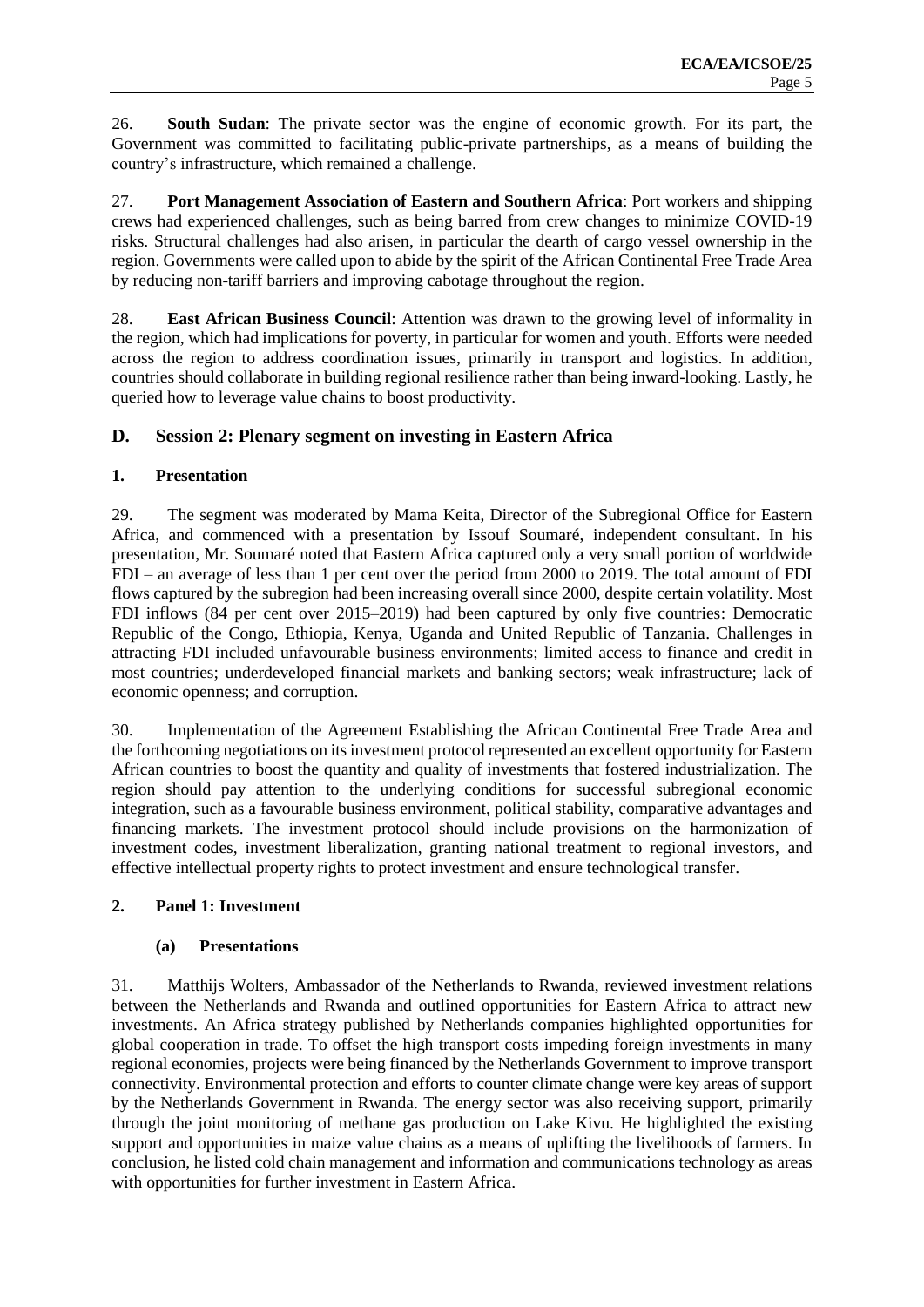32. Malado Kaba, Director General for Research, Federation of Business Women Entrepreneurs, Guinea, shared the experience of her country and identified lessons that could be learned by economic players in preparing for such shocks. The mining sector had not been as badly affected by the crisis as other sectors and mining sector performance had helped cushion the economy from severe decline. Support from development partners, digitalization and improvement of the business environment had greatly boosted economic growth in Guinea, in particular since 2016.

33. John Bosco Kalisa, Chief Executive Officer of the East African Business Council, outlined challenges experienced by the Eastern African business community and potential strategies for improvement. The challenges that he identified included: non-tariff barriers; low productivity and skills mismatch; limited access to finance for all businesses; high taxes; insufficient harmonization of standards; and complex rules of origin. The African Continental Free Trade Area presented an opportunity for regionally produced cereals, sugar and other products. The subregion also had a comparative advantage in the services sector, in particular telecommunications. Other promising sectors included renewable energy (solar and wind), construction and real estate, and pharmaceuticals. Regional water bodies could be harnessed as a supplementary means of transport.

34. Andrew Mold, Subregional Office for Eastern Africa, noted the need for the continental harmonization of policies in order for Eastern Africa to attract FDI. In that context, he highlighted the role of multinationals in boosting regional investments. It was anticipated that the African Continental Free Trade Area would stimulate competition, investment and more trade in the region. Infra-Africa trade was also likely to increase when trading started under the Agreement establishing the Area, in particular in manufacturing sectors.

35. Ndung'u Njuguna, Former Governor, Central Bank of Kenya, and Executive Director of the African Economic Research Centre, highlighted impediments to maximizing returns from investment: infrastructure costs, compliance costs and low levels of capital accumulation. He further noted that financing investment for small and medium-sized enterprises offered potential gains and that the digitalization process in the subregion had taken off well.

36. Charles Kahuthu, Chief Executive Officer of the East African Chamber of Commerce, Industry and Agriculture, highlighted the critical role of regional chambers of commerce in attracting investments, stressing the critical role of the development of infrastructure in attracting investments in Eastern Africa. He discussed the use of public-private partnerships and joint ventures to mobilize partners to fund infrastructure projects and use technical know-how to stimulate innovation rather than duplicate products and processes.

37. Sory Toure, Chief Executive Officer of Dexterity Africa, discussed the principles of Islamic banking – including profit sharing and interest-free access to finance – and their potential to boost private investments in the region. He highlighted its potential role in promoting financial inclusion and in financing major infrastructure projects and, in that context, offered examples of projects funded through Islamic banking throughout West Africa. An Islamic banking financial hub could be instrumental in facilitating such investments. He also identified financial technology as another potential area for investment.

38. Kudakwashe Matereke, Regional Chief Operating Officer of the African Export-Import Bank, highlighted the Bank's industrialization and export development strategy with priority sectors of potential investment including manufacturing to facilitate industrialization. The Bank supported industrialization and agroprocessing; harmonization of standards to increase acceptance of regional products in international markets; and export promotion. The intra-African investment fund and guarantee programme provided equipment and lease financing and investment protection to stimulate intra-African investments. The Bank's Food Emergency Contingent Management Facility had been established to ensure food security amid natural disasters such as severe droughts. In response to COVID-19, a facility had been established for purchasing vaccines to be equitably distributed among member States.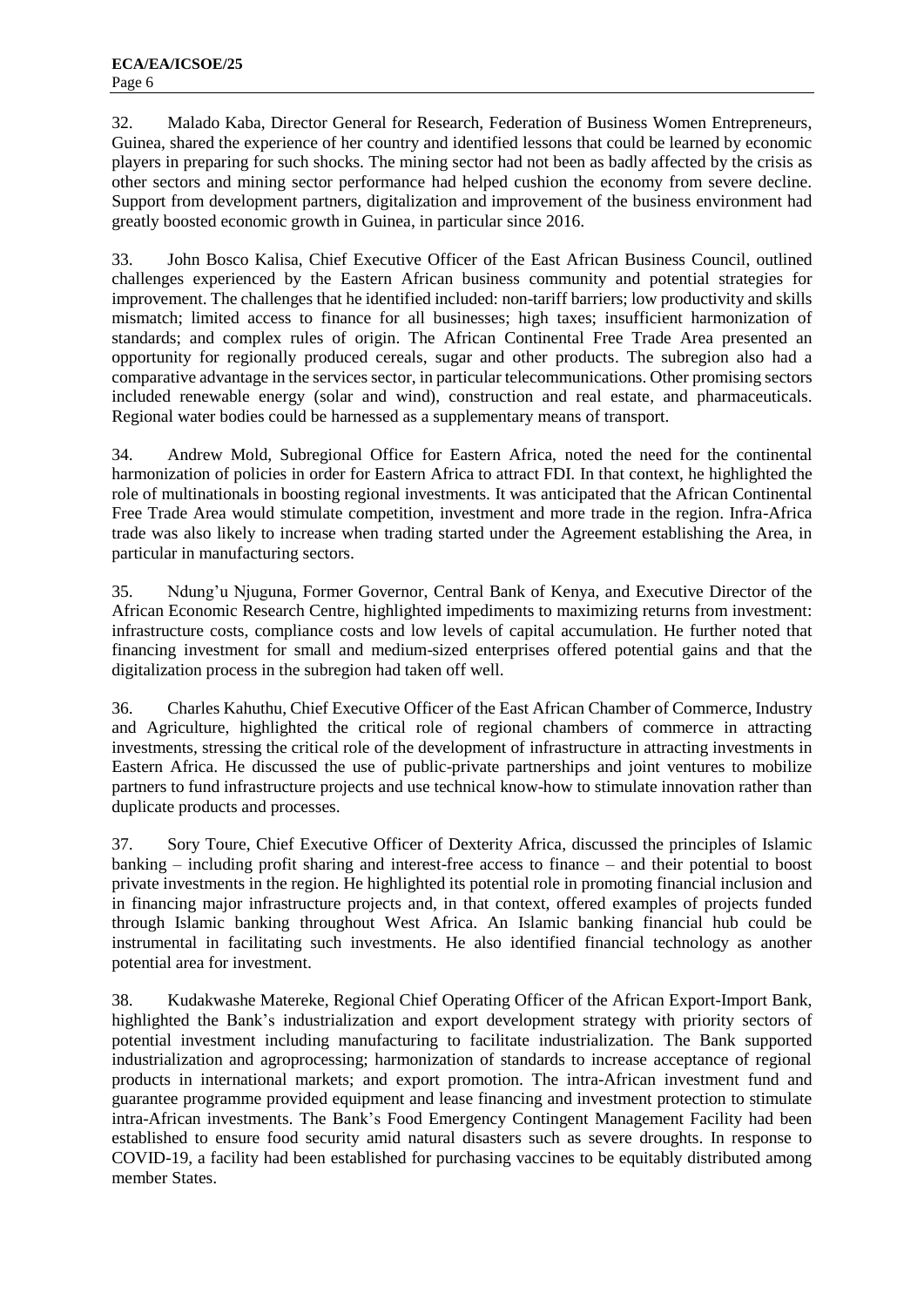#### **(b) Discussion**

39. Participants discussed the challenges foreseen in expanding investment from the point of origin to other African countries, including the obstacles posed to investment by limited infrastructure, low access to finance and an unfavourable business environment.

## **E. Session 3: Expert group meeting on deepening regional value chains in Eastern Africa**

#### **1. Presentation**

40. The meeting opened with a presentation by Andrea Vissol, independent consultant, who noted that the African Continental Free Trade Area offered a comprehensive framework to generate economic growth and deepen industrialization across Africa. Its operationalization could foster industrialization and help to develop integrated regional value chains. Most African exports consisted primarily of raw, unprocessed goods, rendering them particularly vulnerable to commodity price volatility. The smartphone value chain represented an opportunity for African countries to diversify away from resource-intensive to knowledge-intensive value chains.

41. In that context, he noted that phones represented 2 per cent of the continent's total imports and only 0.2 per cent of its total exports in 2020, despite the fact that the industry's key raw minerals, such as nickel, cobalt, copper, gold, aluminium and palladium, were all mined on the continent. By lowering intra-African tariffs on intermediates and final goods, the African Continental Free Trade Area would create opportunities for adding value to natural resources and enable diversification into new business areas. Additional policies to boost production capabilities and improve infrastructure could help Africa to move up the value chains from producing minerals to manufacturing components and final products.

#### **2. Panel 2: Regional value chains**

## **(a) Presentations**

42. Paula Ingabire, Minister of Information, Communications and Technology of Rwanda, stressed the need for a multidimensional approach which combined supply and demand-side considerations is required. Promoting smartphone value chains also required building the capacities of players along the value chain, effectively combined with research and development to steer the innovation of engineers and manufacturers. Demand-side considerations were important in driving smartphone value chains, such as determinants of uptake and willingness to pay. She reported that, given the high cost of smartphones, relatively low incomes, and the requirement of an upfront payment to own a smartphone, Rwanda had developed policies that addressed the issue of affordability. Privacy and security were also being considered. She emphasized that, rather than compete on cheap labour costs, African countries needed to use research and development to compete on the basis of the quality and design of smartphones that were being produced for the region's population.

43. Jimson Olufuye, founder and former Chair of the Africa Information Technologies Alliance, reiterated that the right policies were necessary for the promotion of smartphone value chains. That, needed to be complemented by a multi-stakeholder approach in which public and private sector players worked together to resolve challenges and leverage opportunities. Rapid changes in technology needed to be addressed through effective research and development, which could be stimulated through government policy. A balanced approach was needed to improve quality while addressing value addition. To ensure sustainability, African countries needed to focus on areas where they had comparative advantages along the value chain.

44. Eddy Sebera, Managing Director of Mara Phones, Rwanda, affirmed that opportunities surpassed challenges in promoting smartphone value chains in Eastern Africa. Tapping into those opportunities was important, starting from resolving issues of affordability. The cost of smartphones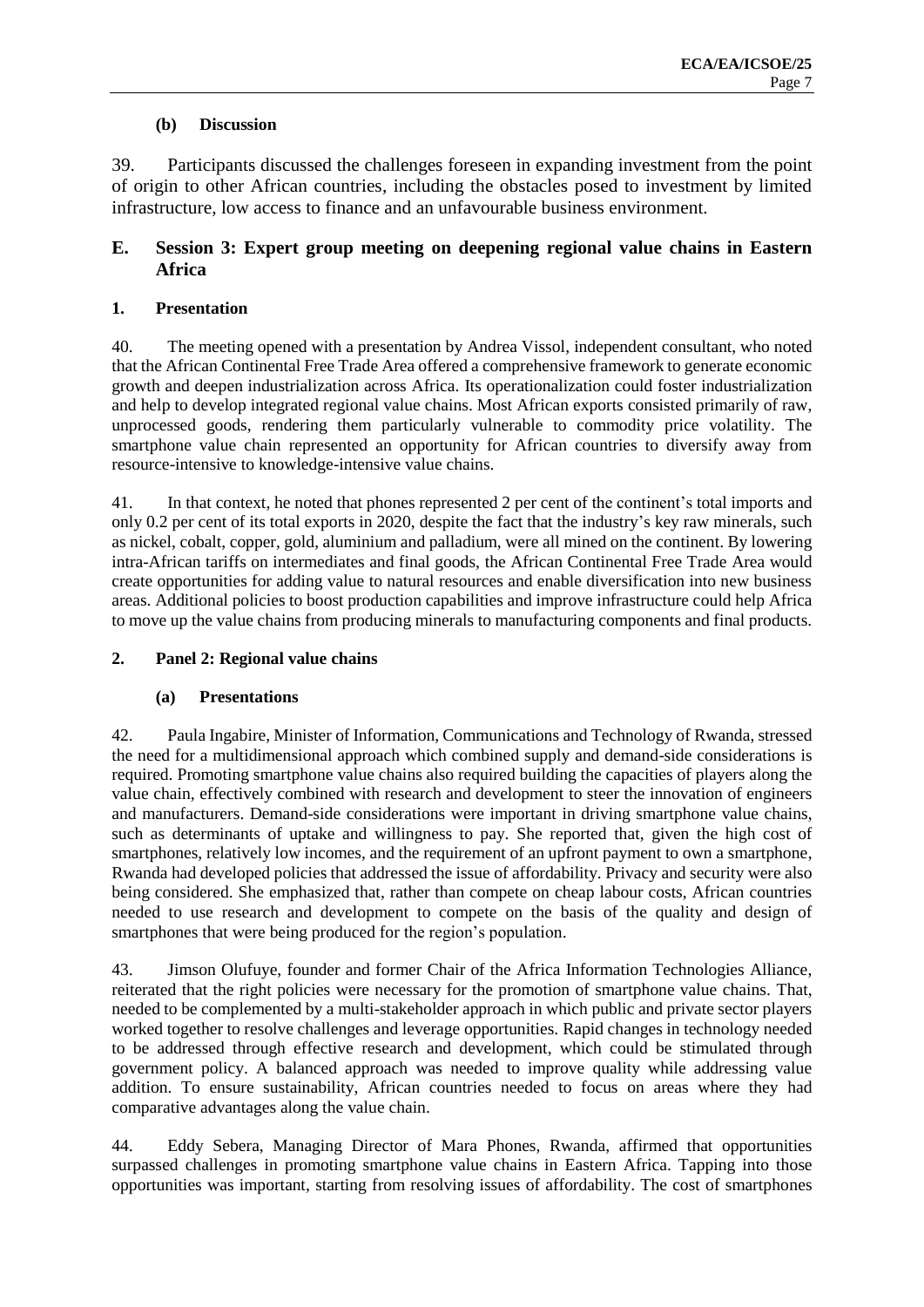had dropped substantially over the past years and currently started from \$45–\$50. The market was not fully exploited, as some potential customers were using feature phones (with prices as low as \$20), while others had no phones at all. The right approaches for device financing could boost accessibility by the potential customer base.

45. Antonio Pedro, Deputy Executive Secretary of the Economic Commission for Africa, mentioned the need to better leverage the continent's endowments in the smartphone value chain. In that context, he noted the findings of a BloombergNEF study to the effect that the Democratic Republic of the Congo accounted for nearly 70 per cent of the world's cobalt production and two thirds of the identified world reserves. In addition, Africa was endowed with significant reserves of manganese, graphite, copper and other minerals which were components of lithium-ion batteries. That presented an opportunity for Africa to take its place at the very heart of the dynamic battery value chain, the electric vehicle revolution and renewable energy deployment. As a commodity exporter still locked in the mining and mineral processing stage, however, the Democratic Republic of the Congo was at the bottom of the global battery and electric vehicle value chain, currently capturing only 3 per cent of a total global value that was expected to reach \$8.8 trillion by 2025. Many resource-rich African economies were volatile and constantly exposed to global price shocks. To break that vicious cycle and move up global value chains, African countries should improve the linkages between the extractive and other sectors of their economies and promote resource-driven industrialization. The integration of African battery mineral producers into global value chains would not only contribute to achievement of the Sustainable Development Goals and enlarge the share of wealth that was retained locally, but also strengthen the competitiveness of local small and medium-sized enterprises and enable the creation of decent jobs for young people. It was therefore important for African countries to break the vicious cycle stemming from excessive dependence on the export of natural resources, by creating more value on the continent, strengthening productive capabilities, and expanding exports and intra-African trade through the African Continental Free Trade Area.

46. Roy Sasaka Telewa, Chief Executive Officer of the National Youth Council, Kenya, highlighted the need to invest in youth. He noted that the African Continental Free Trade Area harboured immense opportunities for young people if its borders were truly opened. In Kenya, young people were those most affected by the pandemic, but they had found opportunities for new businesses, such as in mask production. Many of those new businesses, however, were already collapsing. He posited the use of affirmative action policies in the supply of goods and services to governments, for example, with 40 per cent of contracts being reserved for youth. He also emphasized the need to explore comparative advantages in the promotion of African-manufactured products, leveraging all supply chains across the continent.

47. Viorel Iordache, Chief of Global Resources Management, Enterprise Solutions Service, Office of Information and Communications Technology, introduced the concept of the multiplier market – content and hardware. He reminded participants that significant opportunities were available for content creation and software development and that those regional value chains could be strengthened in Africa. He pointed out that the bulk of content creation in the world and in Africa was attributable to young people and that the discussion should be extended from the smartphone as a tool to the manner in which it could help solve the developmental issues of the continent, such as youth employment.

48. Gaston Gahou, Chief Executive Officer of Development Solutions Institute, peaking as an independent expert, pointed out that smartphone businesses were reasonably profitable in Africa. The potential uses for smartphones were wide-ranging: entertainment, weather data gathering for farmers, mobile money for payment solutions, e-commerce and others. Smartphones were also widely available to most people, from high to low end options. He also called for efforts to climb up the value chains in the smartphone industry to ensure that the bulk of the value remained in Africa, and called on countries to move from mere assembly of phones, at the lower end of the value chain, to their design and sales. There was also need for appropriate policies for research and development and for making smartphones that were tailored to the African market, for example with in-built solar charging.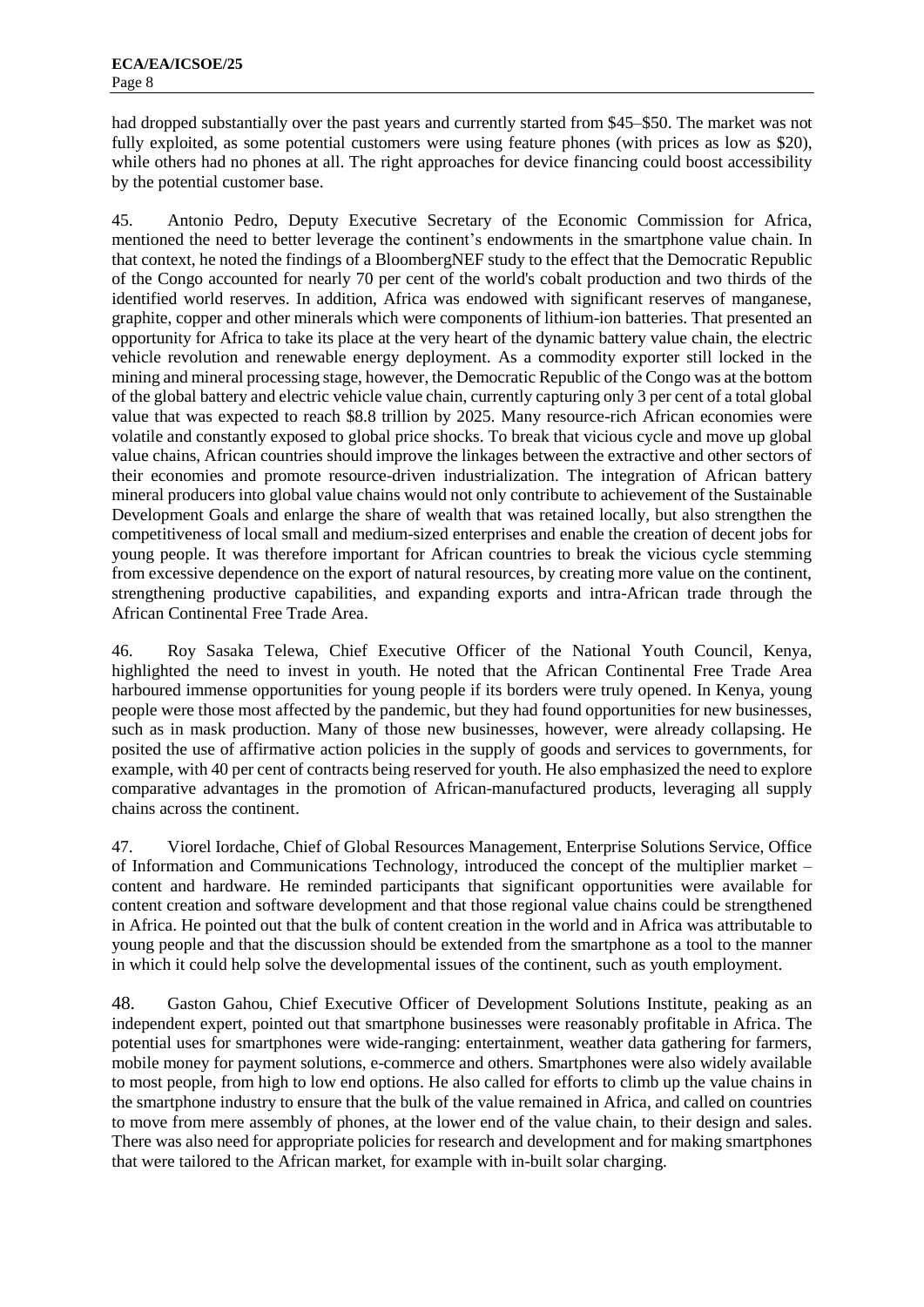#### **(b) Discussion**

49. In the ensuing discussion, participants complemented the presentations by highlighting the need to reduce electronic waste by recycling and building a circular economy and the need to prioritize policies addressing affordability. Even in countries such as Seychelles, with relatively high smartphone penetration rates, the prohibitive cost of high-end smartphones, in particular for young people, was potentially detrimental to the economy.

## **F. Session 4: Expert group meeting on the interlinkages between peace and security, development, human rights and humanitarian pillars in Eastern Africa**

## **1. Presentation**

50. The session was moderated by Jenerali Ulimwengu, independent consultant. A presentation was delivered by Olawale Ismail, independent consultant, on the four-pillar interlinkages approach to conflict prevention and crisis management in Eastern Africa. He noted the necessity for more inclusive, sustainable and effective solutions to armed conflicts, insecurity and persistent development challenges. Survey results suggested that the security situation in Eastern Africa was either stagnant or deteriorating.

51. Dominant threats raised during the session included terrorism, insurgency, inequality, injustice, and unemployment. Participants also raised the issues of governance, boundaries, youth, gender and climate change, among others.

52. Key messages emerging from the session included the following:

- (a) Violent conflicts and displacements linked to insecurity and extreme climate events pose serious challenges;
- (b) Human rights issues, poor governance and political leadership undermine conflict prevention, regional integration initiatives and development goals;
- (c) The COVID-19 pandemic has heightened vulnerability to shocks and slowed progress on the 2030 Agenda and Agenda 2063;
- (d) The youthful population of Africa is an undertapped resource;
- (e) Enhanced regional strategies and the coordination of development efforts are key to harnessing the four-pillar interlinkages.

#### **2. Panel discussion**

53. Further presentations were delivered by Tigist Yeshiwas, independent expert, and Timothy Murithi, independent expert. In the ensuing discussion, panellists noted the challenges posed by the need for strong institutions and pointed out that, while frameworks were already in existence, implementation was lacking. In addition, attention was drawn to the complexity of interlinkages and the need for a stakeholder approach. A call was made to recognize the knowledge inherent in communities and to centre strategies on human rights. It was noted that most early warning mechanisms were not designed to look at structural conflict. For interlinkages to work, the principle of leaving no one behind should be central and interventions needed to move from managing crisis to managing risks. In addition, corruption was identified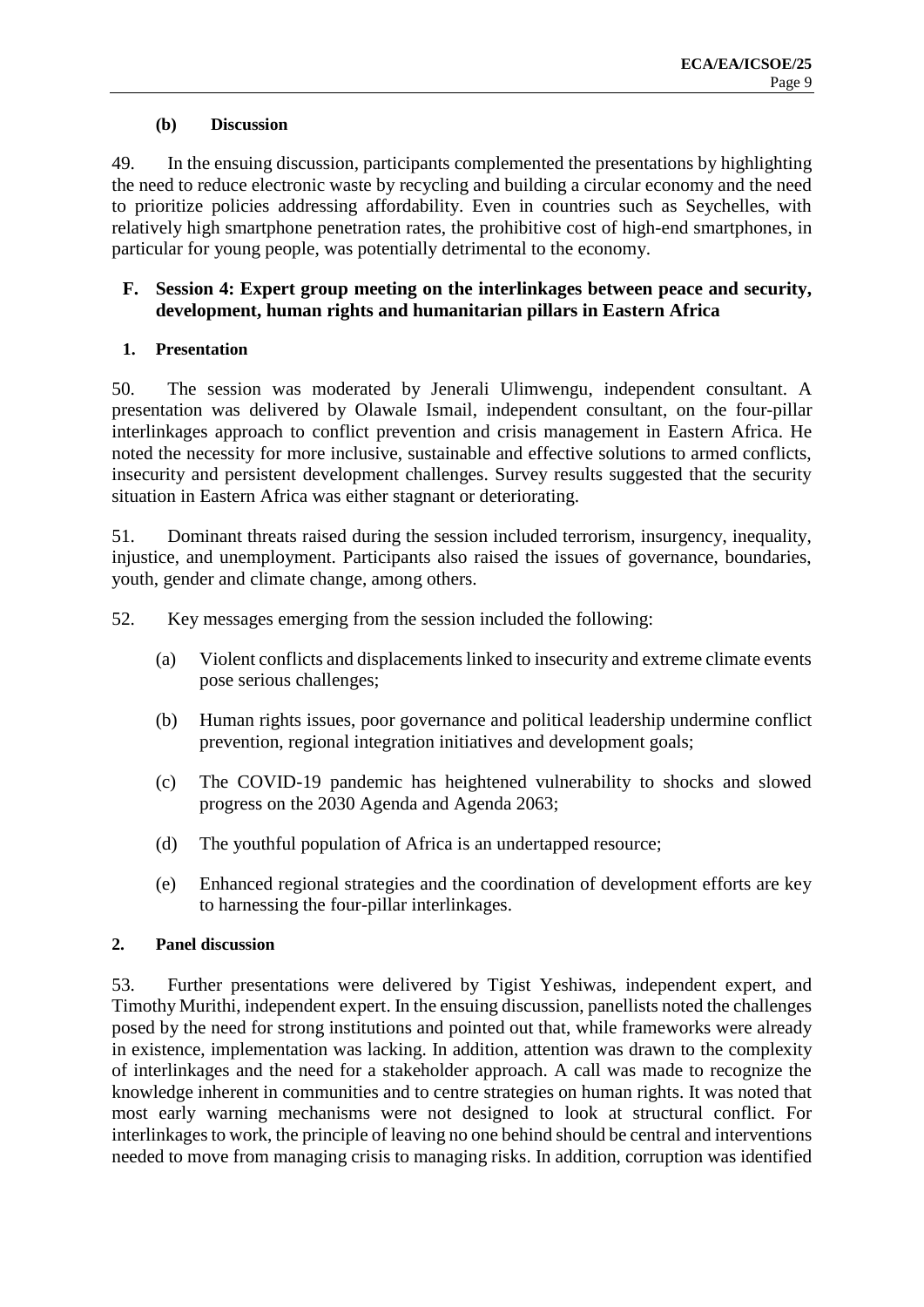as the cause of the many human conflicts in the subregion. It was also noted that youth should be encouraged to participate in efforts to fulfil both the 2030 Agenda and Agenda 2063.

54. Panellists further underscored the lack of models to implement the policies. It was noted that the region needed a common approach to deal with the pandemic. The United Nations was urged to find a way to bring governments, the private sector and civil society to reflect on development issues collectively. Technology should also be harnessed to address the interlinkages.

## **G. Presentation of the annual report on the work of ECA in Eastern Africa 2021**

55. The representative of the secretariat presented the annual report on the work of the Subregional Office. She noted the progress that had been achieved in regional integration and implementation of the African Continental Free Trade Area, trade and value chain development, the blue economy and regional tourism. Highlights included support for the development of African Continental Free Trade Area strategies in Burundi, the Comoros, the Democratic Republic of the Congo, Kenya, Rwanda and the East African Community. Continuing support was also being provided to Somalia, South Sudan and the Intergovernmental Authority on Development for the development of such strategies. Following the receipt of support from ECA, Kenya had scheduled the launch of its strategy for 28 October 2021.

56. The Subregional Office had also developed knowledge products on its areas of focus and on the impact of COVID-19. Several reports and policy briefs had been prepared which elaborated on the African Continental Free Trade Area and trade potential for Eastern Africa. Engagements on the Area had been held with the East African Community, member States, the private sector and other stakeholders. The Subregional Office had guided policy debate and raised awareness on several socioeconomic issues.

57. On the issue of the blue economy, participants noted ongoing efforts to deepen analysis. Support had been provided for the development of socioeconomic and ecological assessments of blue economy potential in Djibouti and Seychelles. A joint project with the Regional Maritime Security Programme and the Indian Ocean Commission was under way to explore the economic and social costs of the maritime insecurity.

58. On tourism, participants noted the support provided by the Subregional Office to the East African Community in the formulation of a subregional tourism marketing strategy. The Subregional Office had also made progress in the area of tourism satellite accounts. The Kenyan tourism satellite account was being completed by the National Bureau of Statistics. Work was under way on the tourism satellite account for Zanzibar. An analysis was also being conducted of green value chains in Kenya in the context of the African Continental Free Trade Area and in line with the national implementation strategy.

59. The Committee took note of a submission regarding the programme of work for 2021– 2022 and confirmed that the Subregional Office would continue strengthening analysis on and providing support for the implementation of the African Continental Free Trade Area.

## **H. Review and adoption of the report**

60. Following a discussion of the programme of work and the theme for the twenty-sixth session of the Intergovernmental Committee, participants proposed maintaining the theme of resilience, with the following subthemes: